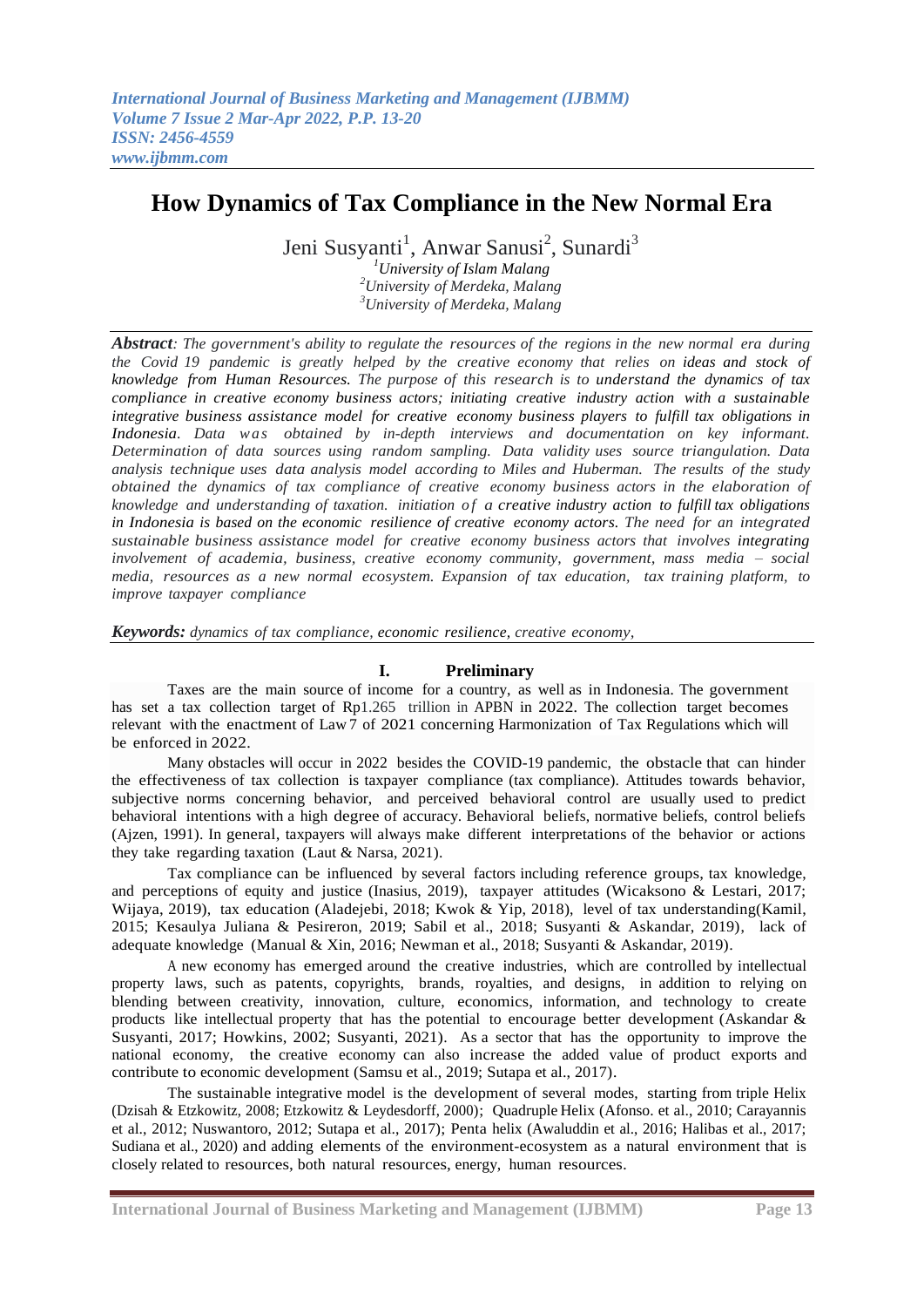# *How Dynamics Of Tax Compliance In The New Normal Era*

More creative economic actors are included in the MSME category, in this new era MSMEs still dominate the Indonesian economy, with a gross domestic product of 60.3%. At a time when large businesses slowed down, micro and small businesses were quite stable, this was due to the resilience of MSMEs, their ability to adapt and remain steadfast in this pandemic situation. (Agustina et al., 2020) During the Covid-19 pandemic, a policy of limiting human mobility was carried out, so that it affected the decline in MSME business, this made a test of adversity intelligence and resilience for MSMEs. (Nafiati & Mulyani, 2020) MSMEs have difficulty carrying out their operational activities, suffer losses, and even have to close their businesses, this condition tests MSME resilience in the face of the COVID 19 pandemic. (Hobfoll et al., 2015) resilience can increase or decrease over time.

The problems that will be studied are: (a) How to implement the action model of sustainable integrative business assistance for creative economy business players to understand the fulfillment of tax obligations in Indonesia; (b) How to initiate creative industry action with a sustainable integrative business assistance model for creative economy business players to fulfill tax obligations in Indonesia. Objectives: (a) understand the dynamics of tax compliance in creative economy business actors; (b) initiate creative industry action with a sustainable integrative business assistance model for creative economy business players to fulfill tax obligations in Indonesia.

The role of the creative economy is expected to further improve the economy, especially towards the development of an MSME-based economy which is driven by many young people

(Susyanti, 2014). In addition to the COVID-19 pandemic, which has not yet been completed, research on the dynamics of tax compliance, sustainable integrative models, economic resilience creative economic actors to improve taxpayer compliance in the era of new normal, make research novelty and need to be done in overcoming various challenges that have the potential to be an obstacle to the development of the creative economy and in the end is the potential for increasing taxes paid by creative economy actors.

#### **II. Research Methods**

This research is a type of descriptive research aimed at exploration and clarification of a phenomenon or social reality, by describing several variables related to the problem and unit under study. Based on the description above, it can be stated that the phenomenon to be described is systematic, factual, and accurate.

The population in this study includes all creative economy business actors culinary sub-sector in East Java. Culinary was chosen because its sub-sector contributed the highest amount compared to the 16 creative economy sub-sectors, which amounted to Rp. 455.44 trillion or around 41 percent of the total GDP of the creative economy of Rp.1,134 trillion in 2020 [\(www.kompas.com\).](http://www.kompas.com/)

Sampling was carried out by random sampling, so that creative economy business actors had the opportunity to be sampled and key informant to be assisted. (Cooper & Emory, 1994) suggested that research design is, first, a plan for selecting sources and types of information to be used to answer research questions. Second, is a framework for detailing the relationship between variables in the study. Third, it is a blueprint outlining each procedure, from hypotheses (if any) to data analysis.

This research was conducted through several systematic and structured stages. The stages of the research are described in the following scheme.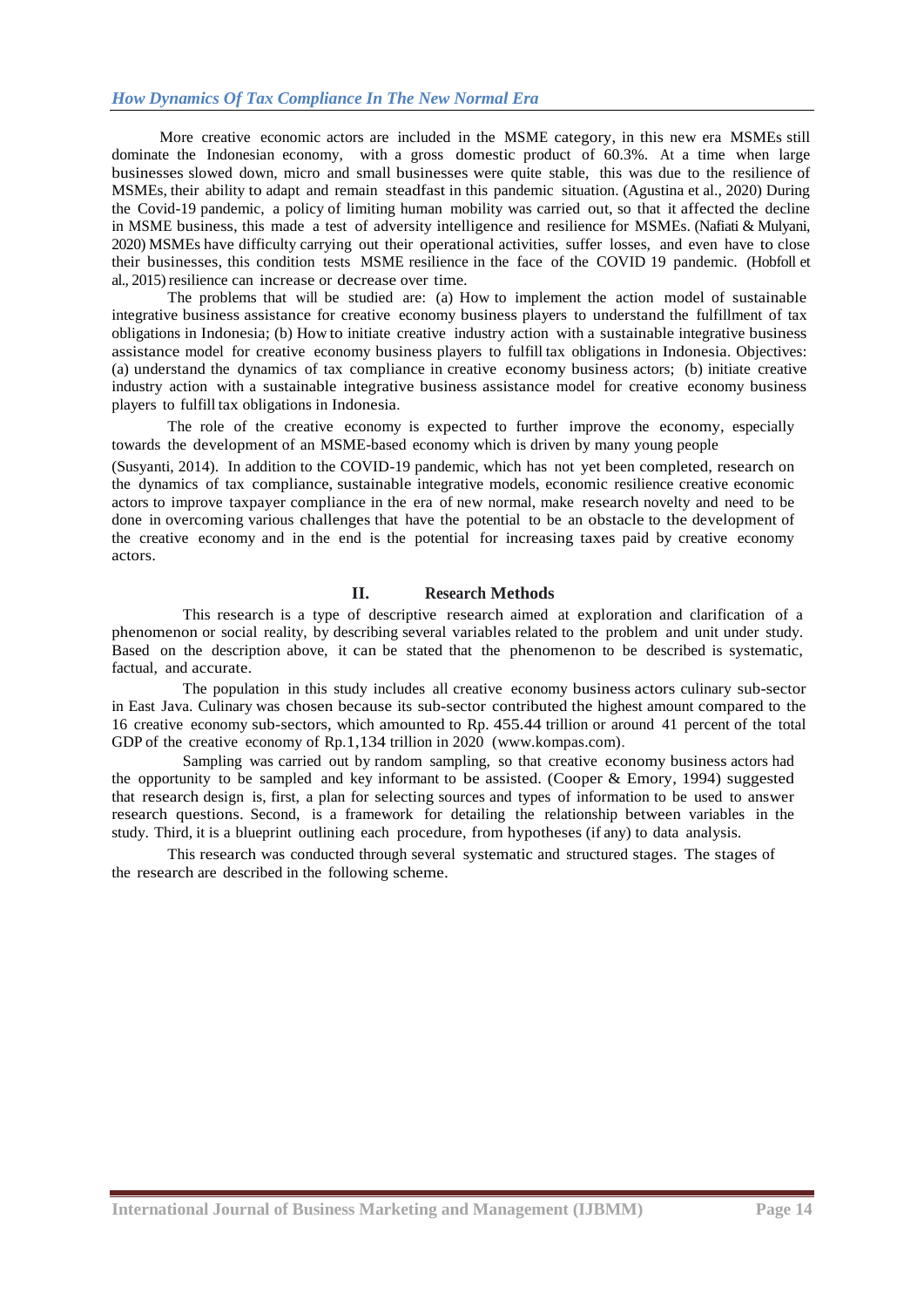

Figure 1. Research Stages

The main data sources in qualitative research are words and actions, the rest are additional data such as documents and others. The data source is the subject from which the data can be obtained. The subjects in this study amounted to two parties, including (1) creative economy business owners; (2) employees of the administrative division who are appointed to handle finance and taxes. If more indepth data is needed, the researcher can take other subjects for the sake of completeness of the data.

Primary data collection techniques were carried out by giving questionnaires, in-depth interviews with creative economy actors in the research area, observation, and focus group discussion(FGD) on the object under study to confirm the data obtained by distributing questionnaires and interviews. Meanwhile, secondary data collection techniques are carried out by recording or photocopying documents related to the business profile and types of activities. Meanwhile, secondary data collection techniques are carried out by recording or photocopying documents related to the business profile and types of activities.

The technique of checking the validity of the data is through testing the credibility (internal validity), transferability (external validity), dependence (reliability), and confirmability (objectivity). The credibility test uses a source triangulation technique, through comparison of observational data with interview data on creative economy actors, whether it remains consistent and supported by documentation data in the form of photos and other data such as scientific journals, previous research, and theories relevant to the purpose of this study. The transferability test is carried out by providing a detailed, clear, and also a systematic description of the research results so that the research is easily understood by others and the results of the research can be applied to the population of creative economy actors in the culinary sub-sector where the samples in this study were taken. The dependence test is carried out by audit by an independent auditor or independent supervisor of the entire process in the research. Test Confirmability was done by re-examining the data obtained about the weaknesses of creative economy actors and the model of integrative business assistance for the sustainability of creative economic actors that can be done, through increasing perseverance, triangulation of sources, peer discussion, and the use of reference materials.

# **III. Research Result**

The results of the research on creative economy actors obtained action models of sustainable integrative business assistance for creative economy business actors with the elaboration of knowledge and understanding of taxation. The action model of sustainable integrative business assistance is expected to contribute to the creative industry, improve community welfare, can realize food security and security, and social engineering to improve sustainable development at local and national levels.

According to (Susyanti et al., 2021) the tax compliance of the Indonesian people themselves has not reached the expected level, including the awareness and tax compliance of MSME actors, among others because of the negative perception of taxpayers which causes taxpayers to be closed, apathetic towards taxes, and the assumption that taxes are still seen as a burden that should be avoided as much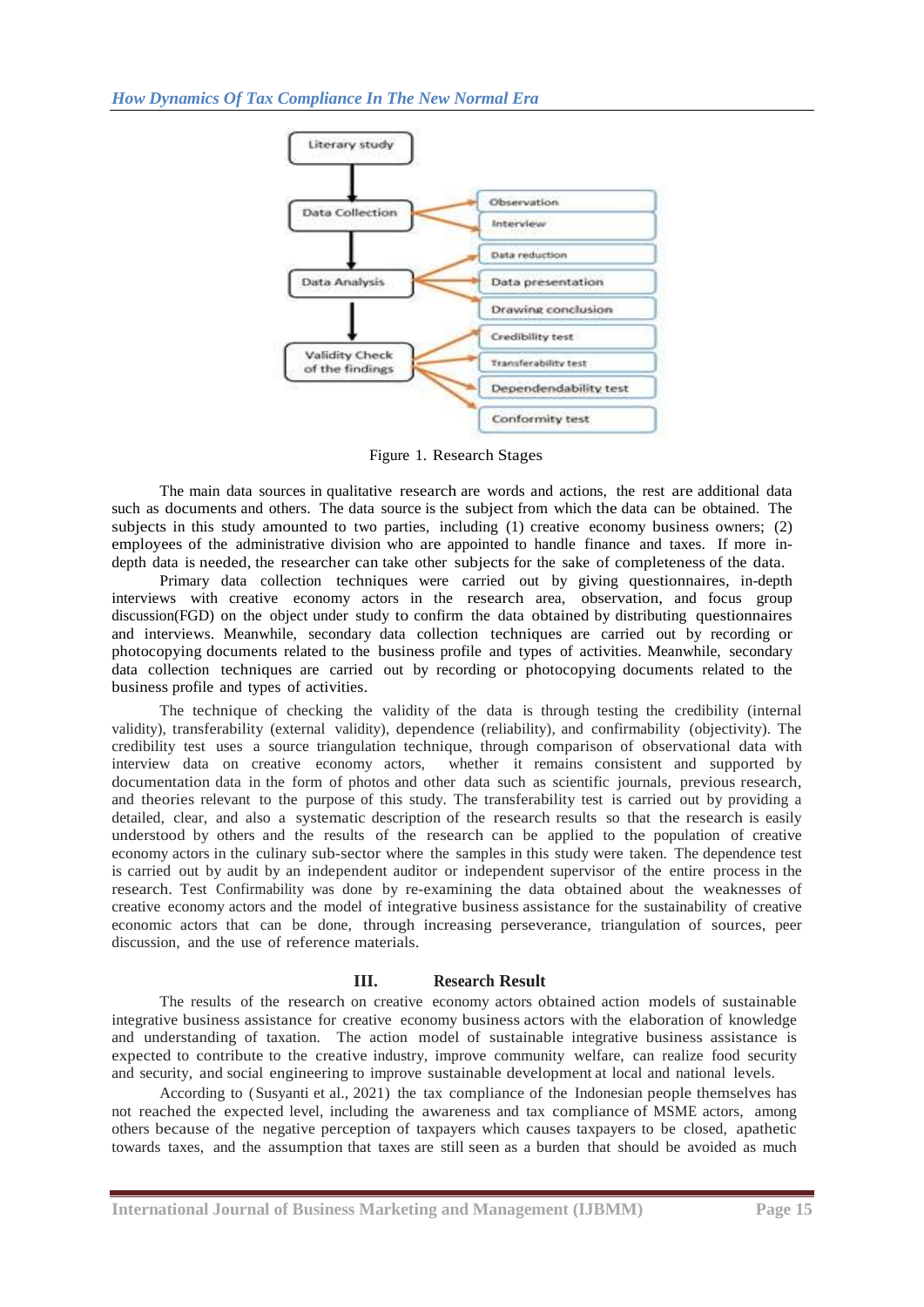as possible. Therefore, a strong effort is needed from the DGT to help reduce or even eliminate these negative perceptions (Debbianto, 2019).

The dynamics of tax compliance can be done through a general approach (common sense) and the scientific approach (science), understanding compliance formally through a general approach. but to understand material compliance requires a scientific approach (https://arifinrosid.com ).

Obedience formal often is associated with compliance with a procedural nature, for example, the submission of an Annual Notification Letter (SPT)—therefore it can also be referred to as administrative compliance (*OECD Economic Surveys: Indonesia 2021*, 2021). Meanwhile, obedience material tends to refer to the correctness of filling in the SPT relating to the amount of tax to be paid—it can also be referred to as technical compliance (technical compliance). According to (Mangoting et al., 2020) the commitment factor can be used to test the effect of taxpayer compliance. Commitment in research (Koessler et al., 2019) also has an impact on breakthroughs in the dynamics of tax compliance.

Tax compliance for creative economy actors is generally perceived as having implemented tax obligations by applicable regulations. This is relevant to what was conveyed by the key informants, namely Mr. HT from Kediri. Interviews were conducted with Mr. HT who owns an advertising business, namely PT AN in Kediri. As a creative economy actor engaged in Advertising, Mr. HT has been in business for less than 8 years with a turnover of IDR 2,000,000,000 per year. Mr. HT has an NPWP, both a corporate NPWP for PT AN, as well as a personal NPWP for personal tax return reporting. The Covid 19 pandemic affected the efforts made by Mr. HT, by reducing advertising broadcasts through the media produced by PT AN, but providing new opportunities through traffic service information through PT AN's media, so that tax payments can still be made, even though the submission of the SPT report not on time because the perception has paid taxes.

The tax compliance of the Indonesian people has not yet reached the expected level, including the awareness and tax compliance of MSME actors, partly because of the negative perception of taxpayers which causes taxpayers to be closed, apathetic to taxes, and the perception of taxes is still seen as a burden that should be avoided as much as possible. Therefore, a strong effort is needed from the DGT to help reduce or even eliminate these negative perceptions (Debbianto, 2019).

Elaboration of knowledge and understanding of taxation is important because knowledge and understanding of taxes affect tax compliance (Susyanti & Askandar, 2019). In simple terms, Tax Knowledge can be interpreted as the ability of taxpayers to know tax regulations and laws (Ayuba et al., 2016). Tax knowledge is also the level of knowledge about the basic concepts of taxation which consists of tax rules and financial knowledge that taxpayers need to understand to fulfill their tax obligations (Pratama, 2018). Research (Manual & Xin, 2016; Newman et al., 2018) concludes that there is a relationship between tax knowledge and tax compliance, and an increase in tax knowledge can lead to an increase in the level of tax compliance. ( Cechovsky, 2018) knowledge is positively related to the attitude of tax compliance.

Satria (2017) the taxpayer's perception of his knowledge of taxation is an understanding of taxation. (Kesaulya Juliana & Pesireron, 2019; Sabil et al., 2018) understanding of taxation affects taxpayer compliance. Research (Adiasa, 2013; Agustiningsih & Isroah, 2016) found that there is a link between tax understanding and tax compliance. In this way, a higher level of tax understanding might lead to a higher level of compliance.

Creative economy actors as taxpayers experience a setback in their business, declining sales and unpaid receivables cause business cash flow to be eroded. This also affects the fulfillment of their tax obligations, the Government has imposed tax incentives since the beginning of the pandemic, but not all creative economy actors get these incentives. Through this fiscal policy, the tax authorities can evaluate whether the decision-making has met procedural justice for the mandatory taxes and increase taxpayer confidence so that it affects taxpayer compliance. In addition, it can also be seen the knowledge and understanding of taxpayers on changes in fiscal policy. According to (Mangoting et al., 2021) the factors that affect taxpayer compliance can be influenced by the way the tax authorities treat taxpayers during the Covid-19 pandemic.

The results of the study of the initiation of a creative industry action to fulfill tax obligations in Indonesia are based, on the economic resilience of creative economy actors. During this prolonged COVID-19 pandemic, MSMEs made various efforts to survive. The fashion sub-sector creative industry can exhibit online, sell online, either form a separate marketplace or join a well-known marketplace such as Tokopedia, Lazada, Bukalapak, and so on. Meanwhile, micro-scale fashion business actors quickly adapt by promoting through social media, selling within the "RT and RW" community circles is also an option since the enactment of certain area closures and physical distancing in 2020 until the new normal era comes into effect.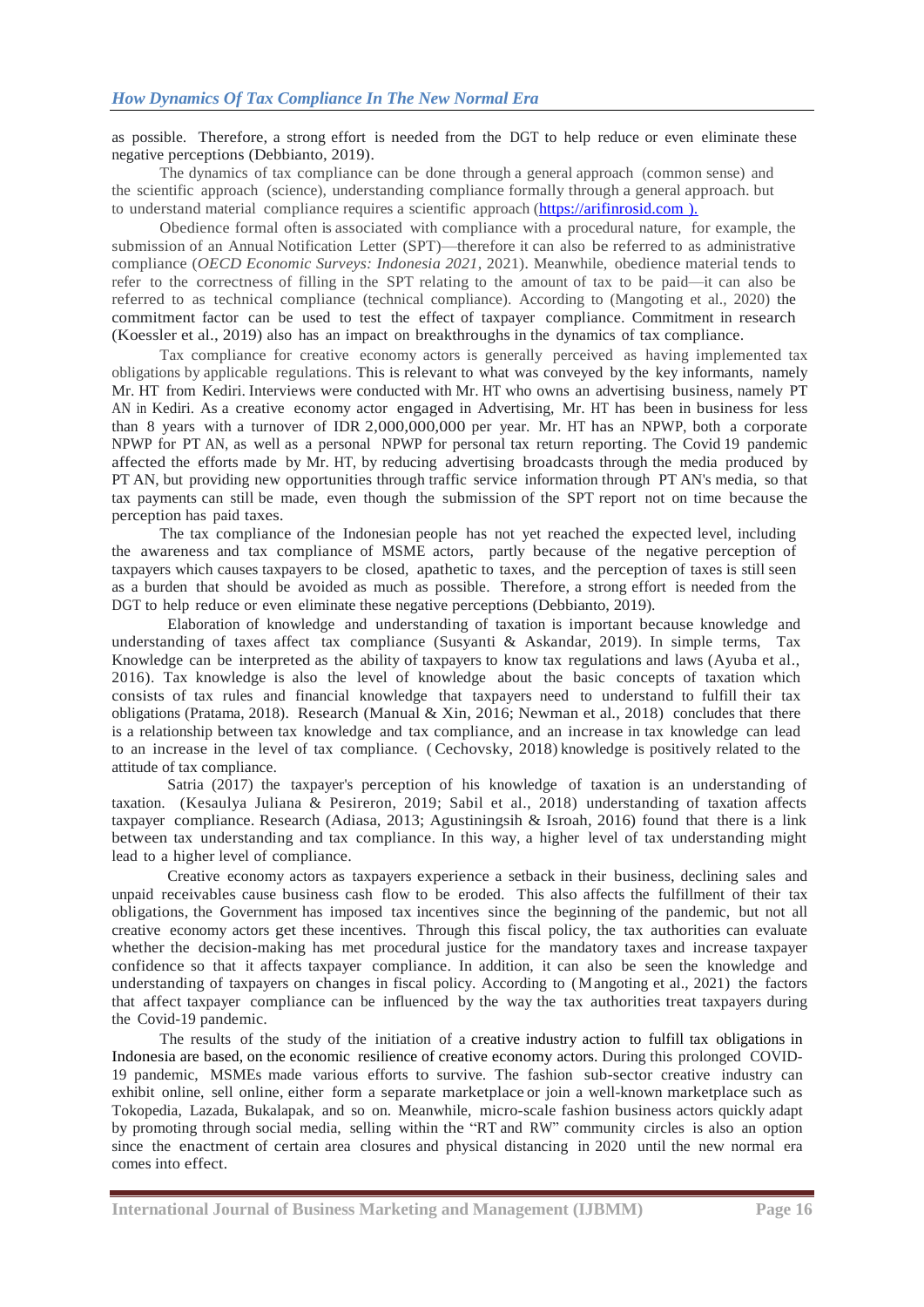Self Upgrade Creative economy actors can also switch from offline selling to online selling, digital marketing (Digital Marketing) through participation in online classes conducted by several communities, as well as technical guidance held by local governments in collaboration with academics. The Industrial Revolution 4.0 has a broad impact on all processes in organizations, including business. The use of Information Technology which has an impact on digital transformation focuses on 4 pillars: Cloud computing, mobility, social, and big data analysis (Ali, 2019). The productive and creative spirit in the era of the transition to the new order is one of the triggers for resilience for the creative industry, as well as helping the creative economy through various high-tech supporting devices, in marketing management, networking to financial management.

The development of the times will always create new cultures, new habits, which of course give rise to new models, concepts, and even platforms for thinking. The current disruption has changed the "way" of doing business, but also the fundamentals of the business, starting from the cost structure to the culture, and even the ideology of the industry. Likewise for creative economy business people, in simple terms, this happens economic resilience creative economic actors due to changes in the ways of doing business that used to place great emphasis on owning(ownership) to share(sharing roles, collaborating resources). Likewise, with the digital era as it is today, automatically new cultures or habits also have a rapid balance with the emergence of new models/platforms and the concept of utilizing the digital infrastructure that is already available, one of the models that are emerging and growing rapidly at this time to encourage MSMEs and novice creative economy actors in the dropshipping digital marketing method. (Sulianta, 2014) Dropshipping is a buying and selling system in which the seller sells products that he does not own and does not have in stock (stock of goods). The seller only has a sample (sample) of the supplier's goods, usually in the form of photos, which are then marketed to consumers, if sold, the seller buys goods from the supplier by asking the supplier for help to send the goods on behalf of the seller.

This is relevant to what was conveyed by the key informants, namely Mr. MB from Malang. Interviews were conducted with Mr. MB who has a culinary-fashion blending business, namely CV. PG in Malang, Café, and lodging PT. As a creative economy actor engaged in Industry outdoor fashion, Mr. MB has been in business for less than 12 years with a turnover of more than Rp.2,500,000,000 per year. Mr. MB has NPWP both corporate NPWP for CV PG, also personal NPWP for personal SPT reporting. The Covid 19 pandemic has greatly affected the efforts made by Mr. MB, in the field of business he is involved, CV PG has problems with marketing, the need to increase turnover by increasing the marketing area and current online marketing, social media, and participation in the national marketplace have been used. One-man family management one-man show", it is a challenge for the creative economy of this fashion sub-sector to survive. The resilience of CV PG, Café, and Lodging PT, can reverse business conditions, by increasing turnover at Café PT which is branded as a family Café in Malang Regency. This effort was followed by the initiation of the addition of natural tourism routes, in collaboration with the local Perhutani.

Interviews were conducted with EP's mother, who has a culinary business, namely a DA shop, who stated that she had been in business for less than 5 years with a turnover of around Rp. 500,000,000 per year. Mrs. EP has had a TIN, amid the Covid 19 pandemic which greatly affected Mrs. EP's culinary business, the decline in current cake sales due to halted tourism, as well as a decrease in cake orders. even weddings and parties become the biggest difficulty for EP's mother's business. Networking has have been carried out with various parties, in addition to having used online marketing and various social media. The resilience of the DA store by changing if at the beginning it used a vintage concept with the form of a closed shop, becoming an open shop and sharing business locations with BM culinary actors for the sale of contemporary noodle culinary, by displaying the concept dine in at the DA store. This effort is followed by the initiation of the addition of culinary types that strengthen the concept of the DA store withhold snacks with new concepts, such as marble cake, slush baked potato back and forth, etc.

Some creative economies changed products and added services, such as the [fashion](https://www.pikiran-rakyat.com/tag/UMKM) sub[-sector](https://www.pikiran-rakyat.com/tag/UMKM) [which](https://www.pikiran-rakyat.com/tag/fesyen) turned to make masks, the culinary sub-sector by shifting to services for people who are selfisolating "ISOMAN'. Several digital startups sell coffee, some merchandise to keep the cash flow going. However, the efficiency carried out by creative industry players is generally more humane, in the operational sector to avoid termination of employment (PHK), for reasons of being impatient and employees [working](https://www.pikiran-rakyat.com/tag/PHK) since the establishment of the business.

Business network development strategies for creative industry players can be carried out through business networks (networking), namely the process of building mutually beneficial relationships with other entrepreneurs in the creative industry and potential clients and/or customers so that mutually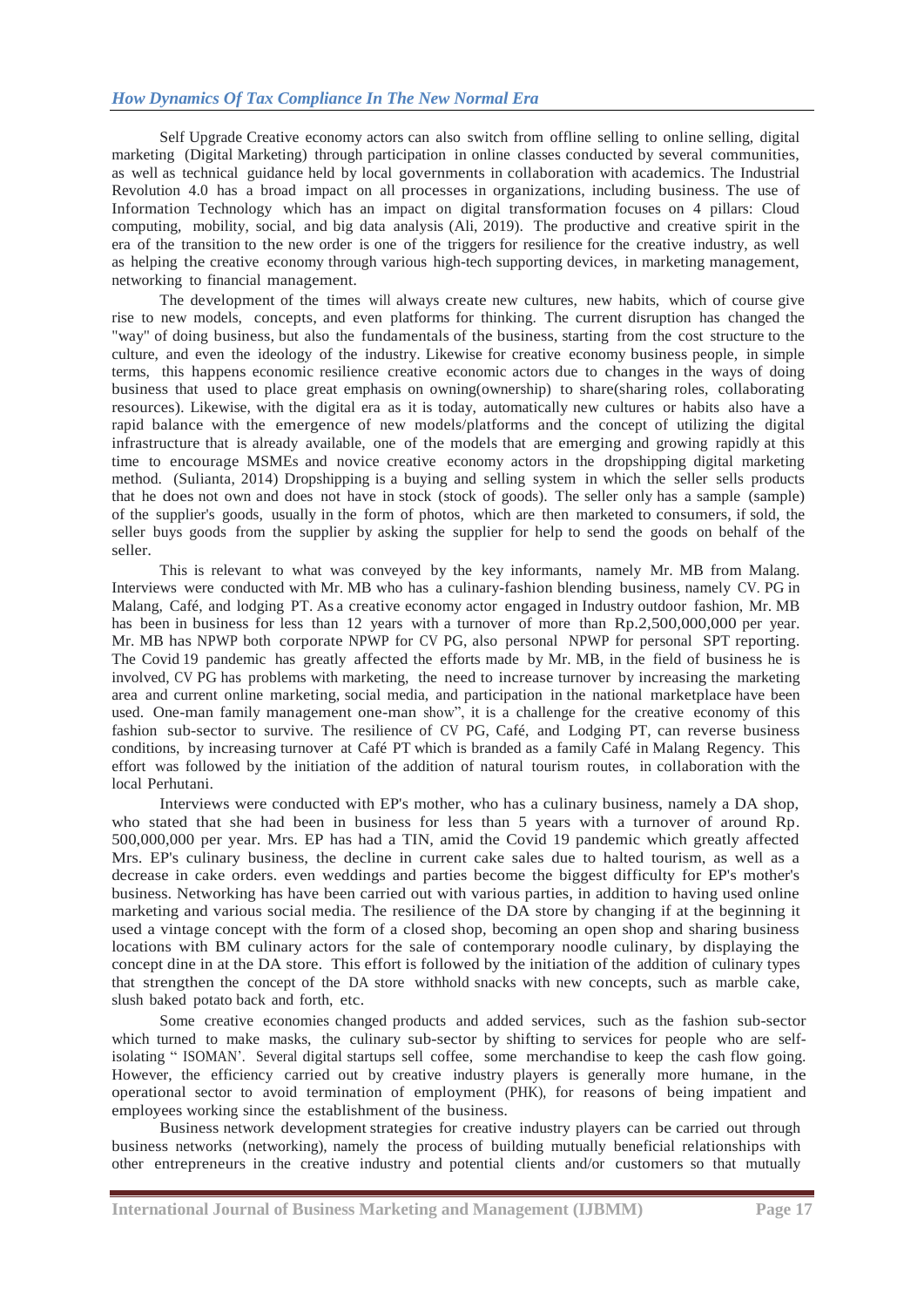beneficial relationships are formed. The purpose of building this business network is to increase business revenue, where the business network group is a forum for exchanging business information, ideas, and support. For example, a business network formed by creating cooperation with relevant agencies, namely the Industry and Trade Office, MSMEs, and Cooperatives in the context of business development and assistance. In addition, Business Network Cooperation is pursued through partnerships, coordination, collaboration, strategic alliances.

The need for an integrated sustainable business assistance model for creative economy business actors that involves integrating involvement of academia, business, creative economy community, government, mass media – social media, resources as a new normal ecosystem. The sustainable integrative mentoring model is the development of several models, starting from the Triple Helix (Dzisah & Etzkowitz, 2008; Etzkowitz & Leydesdorff, 2000); Quadruple Helix (Afonso. et al., 2010; Carayannis et al., 2012; Nuswantoro, 2012; Sutapa et al., 2017); Penta helix (Awaluddin et al., 2016; Halibas et al., 2017; Sudiana et al., 2020) and adds elements of the ecosystem environment as a natural environment that is closely related to resources, both natural resources, energy, human resources (Susyanti et al., 2021).

The mentoring model for Sustainable Creative Economy Business Management is that this creative economy building is covered by the interaction of Intellectuals, Business, Government, Community, Media, and Resources. The whole helix integrates and interacts continuously to advance to the new normal era. Implementation of the mentoring model carried out between the Government, Business Actors, Universities, social communities, mass media, and resources:

The role of the Parties in the Integrated action model in the creative industry in a sustainable manner so that businesses can continue to run during the Covid 19 pandemic is important to do so that resilience is formed (the ability to adapt and remain steadfast in difficult situations), especially in Micro & Small Enterprises, the end of which is the contribution of actors creative industries for tax compliance. Expansion of creative economy business Actors with a sustainable integrative business assistance model for creative economy business actors to fulfill tax obligations are carried out through integrated assistance to creative economy business actors in the accounting and taxation fields with a sustainable integrative model that can be used as a reference for optimizing.

The need for additional capital to increase business which of course has an impact on financial management and financial records for depositing and reporting taxes. Problems in calculating and reporting taxes are an obstacle, due to the lack of understanding of human resources, so regular assistance is needed to help increase tax knowledge.

The sustainable integrative business assistance model is applied by creative economy business actors in fulfilling tax obligations in terms of deposits, reporting, and recording. Which in the end will affect taxpayer compliance in paying taxes, leading to an increase in Indonesian state income which is used for prosperity for all Indonesian people. Actions to expand tax education, tax training platforms are needed to improve taxpayer compliance. Tax consulting services through account representative; Tax ring service, WhatsApp. Business actors/creative economic actors (Businessmen) play a role in the Management of business potential, through community economic development programs by providing incentives; Human resource development through education to the community as needed. The program launch "Business Development Service" was carried out by the Directorate General of Taxes through fostering and developing creative economy actors (MSMEs) by providing various facilities that attracted MSME actors such as providing training to increase turnover, ease of access to capital.

# **IV. Conclusion**

The results of the study obtained the dynamics of tax compliance of creative economy business actors in the elaboration of knowledge and understanding of taxation. The government has imposed tax incentives during the Covid 19 pandemic, through this fiscal policy, the tax authorities can evaluate taxpayer compliance. In addition, it can also be seen the knowledge and understanding of taxpayers on changes in fiscal policy.

Initiation of creative industry action to fulfill tax obligations in Indonesia is based on the economic resilience of creative economy actors. The need for an integrated sustainable business assistance model for creative economy business actors that involves and integrates involvement of academia, business, creative economy community, government, mass media – social media, resources as a new normal ecosystem. Expansion of tax education, tax training platform, to improve taxpayer compliance

The limitation of this research is the limited data collection that must be related to the creative economy actors involved. This study also uses key informants limited, so the results cannot be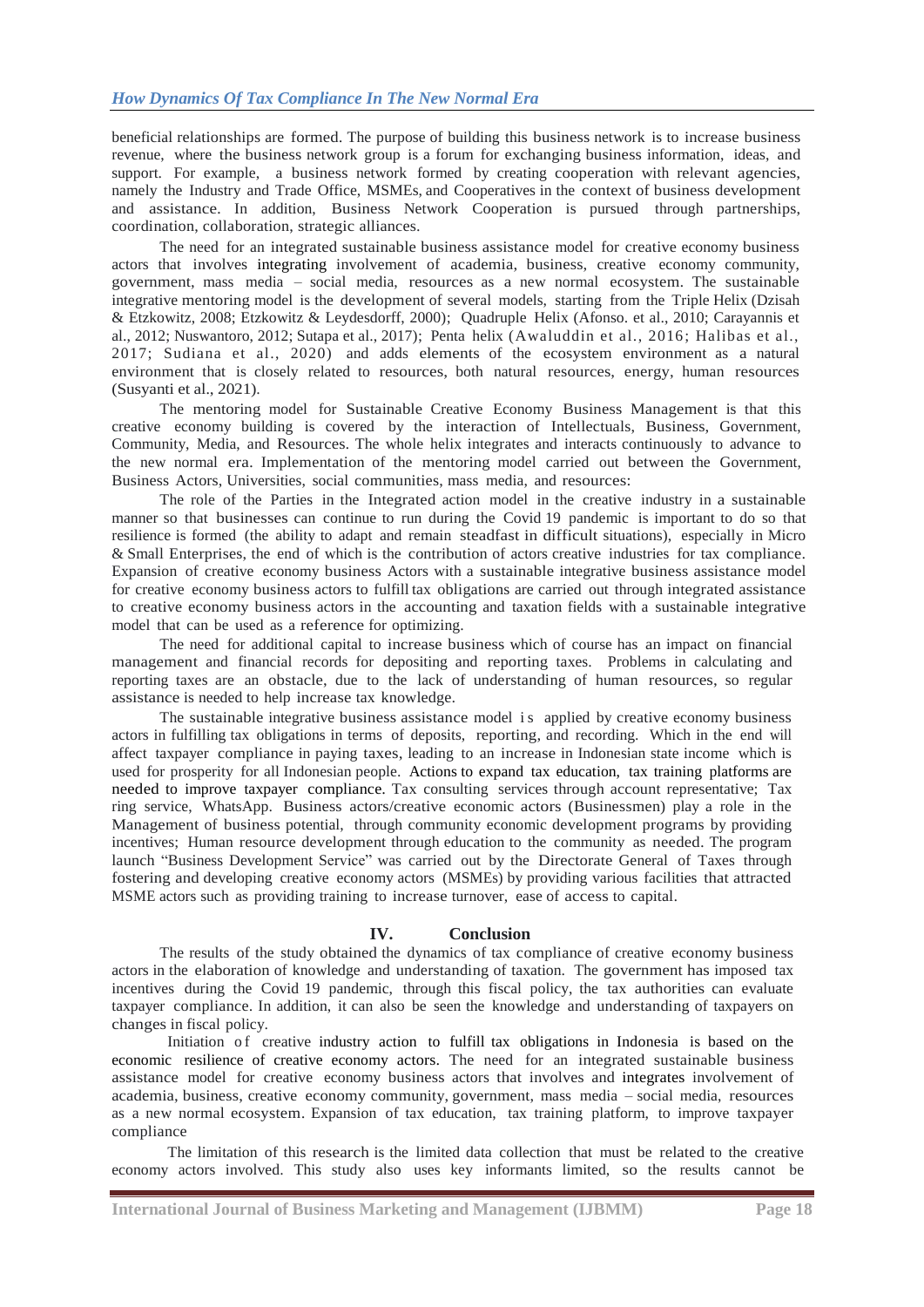generalized. Future research can be carried out on other types of businesses or sub-sectors of the creative economy.

# **REFERENCE**

- Adiasa, N. (2013). Pengaruh Pemahaman Peraturan Pajak Terhadap Kepatuhan Wajib Pajak Dengan Moderating Preferensi Risiko. *Accounting Analysis Journal*, *2*(3), 345–352. https://doi.org/10.15294/aaj.v2i3.2848
- Afonso., O., Monteiro., S., & Thomson., M. (2010). "A G r o w t h M o d e l f o r t h e Q u a d r u p l e H e l i x In n o v a t i o n T h e o r y "O s c a r A f o n s o M a r i a T h o m p s o n. *Working Paper Series*, 1–22.
- Agustina, T., Jatmika, D., Asnawi, Wahab, A., & Rusvitawati, D. (2020). Pandemi Covid-19 : Mempercepat UMKM dalam Sistem Informasi. *Seminar Nasional Sistem Informasi*, *4*(1), 2283–2291. https://jurnalfti.unmer.ac.id/index.php/senasif/issue/view/5
- Agustiningsih, W., & Isroah, I. (2016). Pengaruh Penerapan E-Filing, Tingkat Pemahaman Perpajakan Dan Kesadaran Wajib Pajak Terhadap Kepatuhan Wajib Pajak Di Kpp Pratama Yogyakarta. *Nominal, Barometer Riset Akuntansi Dan Manajemen*, *5*(2). https://doi.org/10.21831/nominal.v5i2.11729
- Ajzen, I. (1991). The Theory of Planned Behavior. *Organizational Behavior and Human Decesion Process*, *50*, 179–211. https://doi.org/10.1016/0749-5978(91)90020-T
- Aladejebi, D. O. (2018). Measuring Tax Compliance among Small and Medium Enterprises in Nigeria. *International Journal of Accounting and Taxation*, *6*(2), 29–40. https://doi.org/10.15640/ijat.v6n2a4
- Ali, S. (2019). *Revolusi Industri 4.0 dan Dampaknya terhadap Pendidikan Akuntansi di Indonesia .* (P. BPFE (Ed.); Vol.1). Penerbit BPFE.
- Askandar, N. S., & Susyanti, J. (2017). *Menuju Indonesia Mandiri*. Badan Penerbit Fakultas Ekonomi.
- Awaluddin, M., Sule, E., & Kaltum, U. (2016). The Influence Of Competitive Forces And Value Creation On Company Reputation And Competitive Strategy: A Case Of Digital Creative Industry In Indonesia With The Implication On Sustainable Business Performance. *International Journal of Economics, Commerce and Management*, *4*(2), 201–234.
- Ayuba, A., Puteri, T., & Safinaz, I. (2016). Factors, psychological factors and tax compliance : Evidence from nigerian SMEs. *Management Journal*, *20*(December), 41–57.
- Carayannis, E. G., Barth, T. D., & Campbell, D. F. (2012). The Quintuple Helix innovation model: global warming as a challenge and driver for innovation. *Journal of Innovation and Entrepreneurship*, *1*(1), 2. https://doi.org/10.1186/2192-5372-1-2
- Cechovsky, N. (2018). The importance of tax knowledge for tax compliance: A study on the tax literacy of vocational business students. *European Conference on Educational Research (ECER), Vocational Education and Training Network (VETNET)*, *September*, 113–121. https://doi.org/10.5281/zenodo.1319718
- Cooper & Emory. (1994). *Business Research Methods* (5 th). Richard D. Irwin.
- Debbianto, A. R. (2019). *Kepatuhan UMKM, BDS, dan Teori Perilaku.* www.pajak.go.id
- Dzisah, J., & Etzkowitz, H. (2008). Triple helix circulation: the heart of innovation and development. *International Journal of Technology Management and Sustainable Development*, *7*(2), 101–115. https://doi.org/10.1386/ijtm.7.2.101\_1
- Etzkowitz, H., & Leydesdorff, L. (2000). The dynamics of innovation: From National Systems and "mode 2" to a Triple Helix of university-industry-government relations. *Research Policy*, *29*(2), 109–123. https://doi.org/10.1016/S0048-7333(99)00055-4
- Halibas, A. S., Sibayan, R. O., & Maata, R. L. R. (2017). The penta helix model of innovation in Oman: An hei perspective. *Interdisciplinary Journal of Information, Knowledge, and Management*, *12*, 159–172.
- Hobfoll, S. E., Stevens, N. R., & Zalta, A. K. (2015). Expanding the Science of Resilience: Conserving Resources in the Aid of Adaptation. *Psychological Inquiry*, *26*(2), 174–180. https://doi.org/10.1080/1047840X.2015.1002377
- Howkins, J. (2002). *The Creative Economy: How People Make Money from Ideas* (P. B. Limited (Ed.)). Penguin Books Limited.
- Inasius, F. (2019). Factors Influencing SME Tax Compliance: Evidence from Indonesia. *International Journal of Public Administration*, *42*(5), 367–379. https://doi.org/10.1080/01900692.2018.1464578

Kamil, N. I. (2015). The effect of taxpayer awareness, knowledge, tax penalties and tax authorities services on the tax compliance : Survey on the individual taxpayer at Jabodetabek & Bandung). *Research Journal of Finance and AccountingOnline)*, *6*(2), 104–112. https://www.iiste.org/Journals/index.php/RJFA/article/view/19180/19738

Kesaulya Juliana, & Pesireron, S. (2019). *Pengaruh Pengetahuan Perpajakan, Sanksi Pajak Dan Kesadaran*